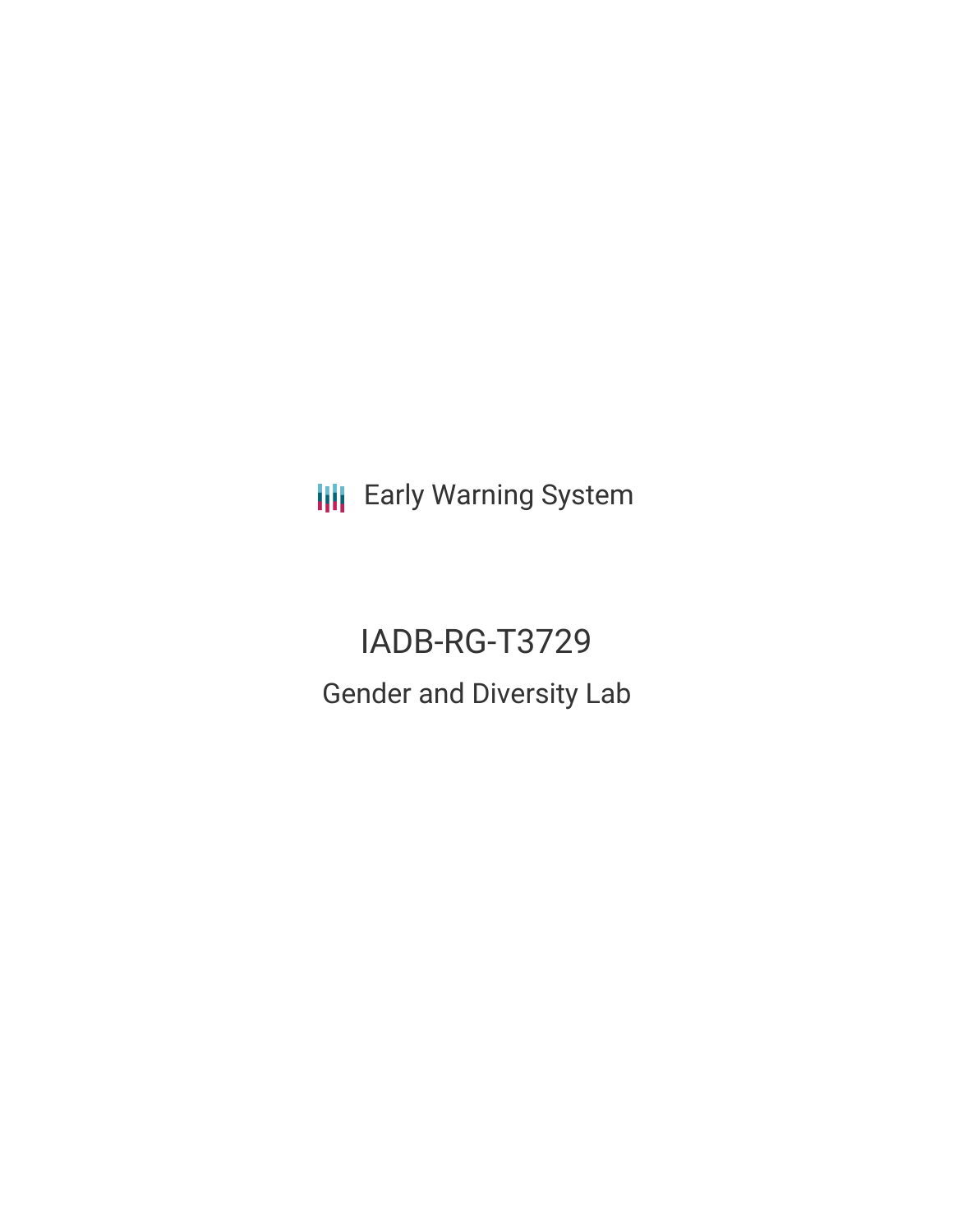

# **Quick Facts**

| <b>Financial Institutions</b>  | Inter-American Development Bank (IADB)    |
|--------------------------------|-------------------------------------------|
| <b>Status</b>                  | Approved                                  |
| <b>Bank Risk Rating</b>        | С                                         |
| <b>Borrower</b>                | Regional                                  |
| <b>Sectors</b>                 | Law and Government, Technical Cooperation |
| <b>Investment Type(s)</b>      | Grant                                     |
| <b>Investment Amount (USD)</b> | \$0.18 million                            |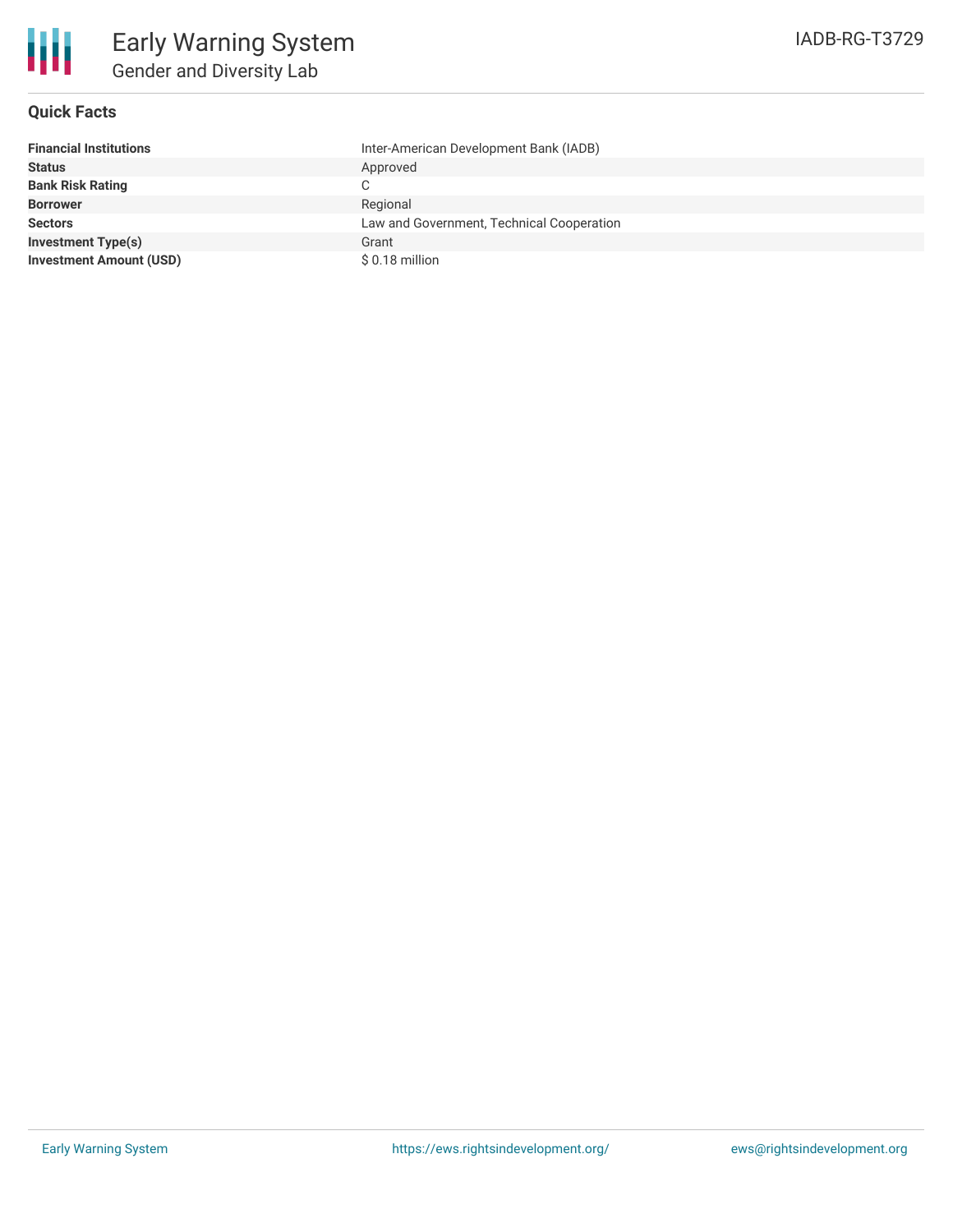

# **Project Description**

This Technical Cooperation (TC) will fund the implementation of the Gender and Diversity Lab (GDLab). The GDLab seeks to produce cutting-edge applied research that informs policy design to reduce inequalities both in terms of opportunities and economic development for vulnerable population (specifically: women, people with disabilities, afro descendants, indigenous peoples, and the LGBTQ+ community) in LAC. The GDLab will produce knowledge and rigorous evidence and disseminate them. This evidence will be used to guide the design or reform of programs and policies implemented by LAC governments and to design IDB's operations in LAC.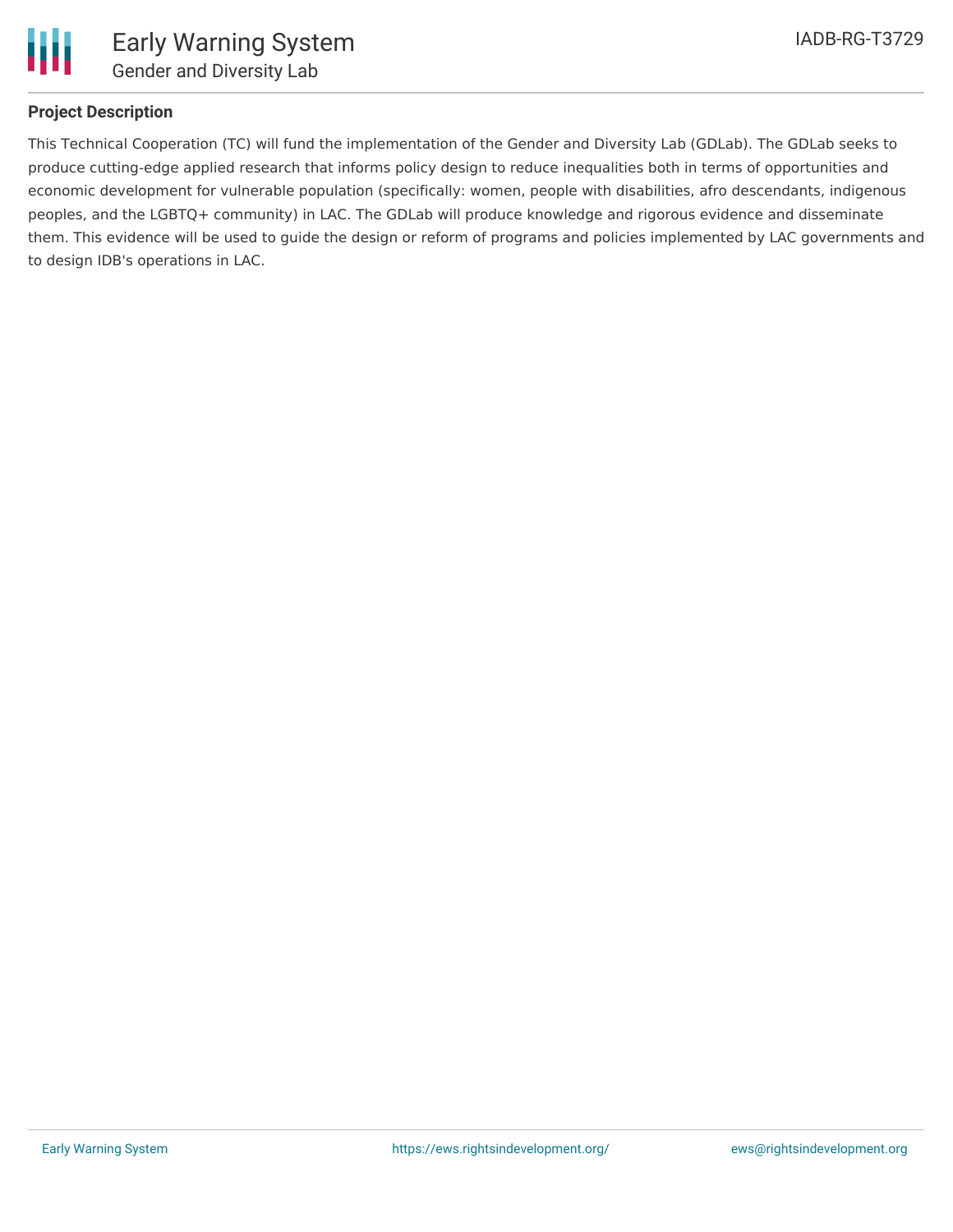### **Investment Description**

• Inter-American Development Bank (IADB)